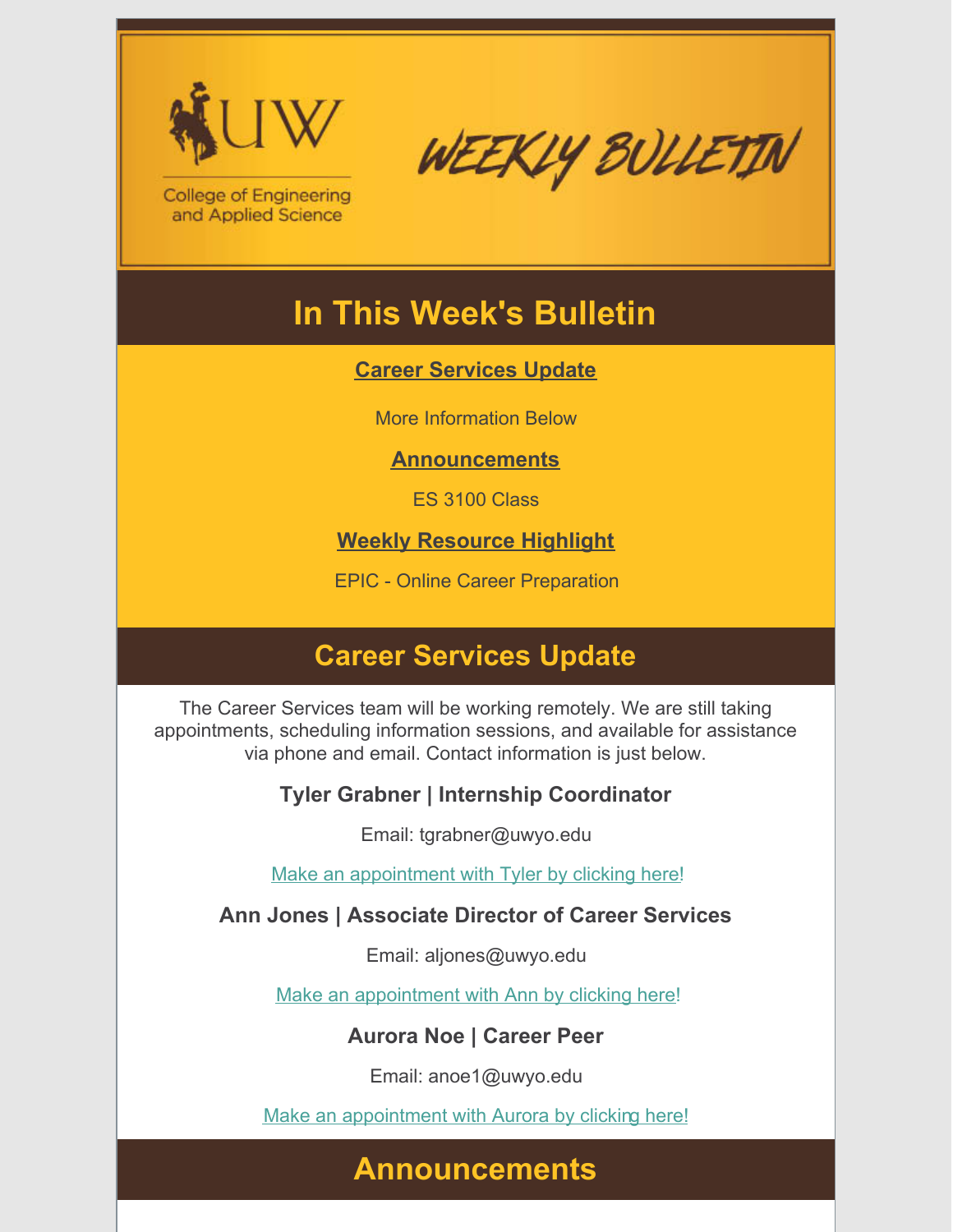### **ES 3100 Class**

The purpose of this Internship Preparation course is to prepare students for applying to internships in all applicable facets. Students will learn how to build their resume, write job specific cover letters, search for positions, and communicate with employers effectively. This course is a self-study with assignments given weekly. Students will be required to complete assignments and schedule individual appointments with an instructor in order to follow up on assignments.



Click for More Information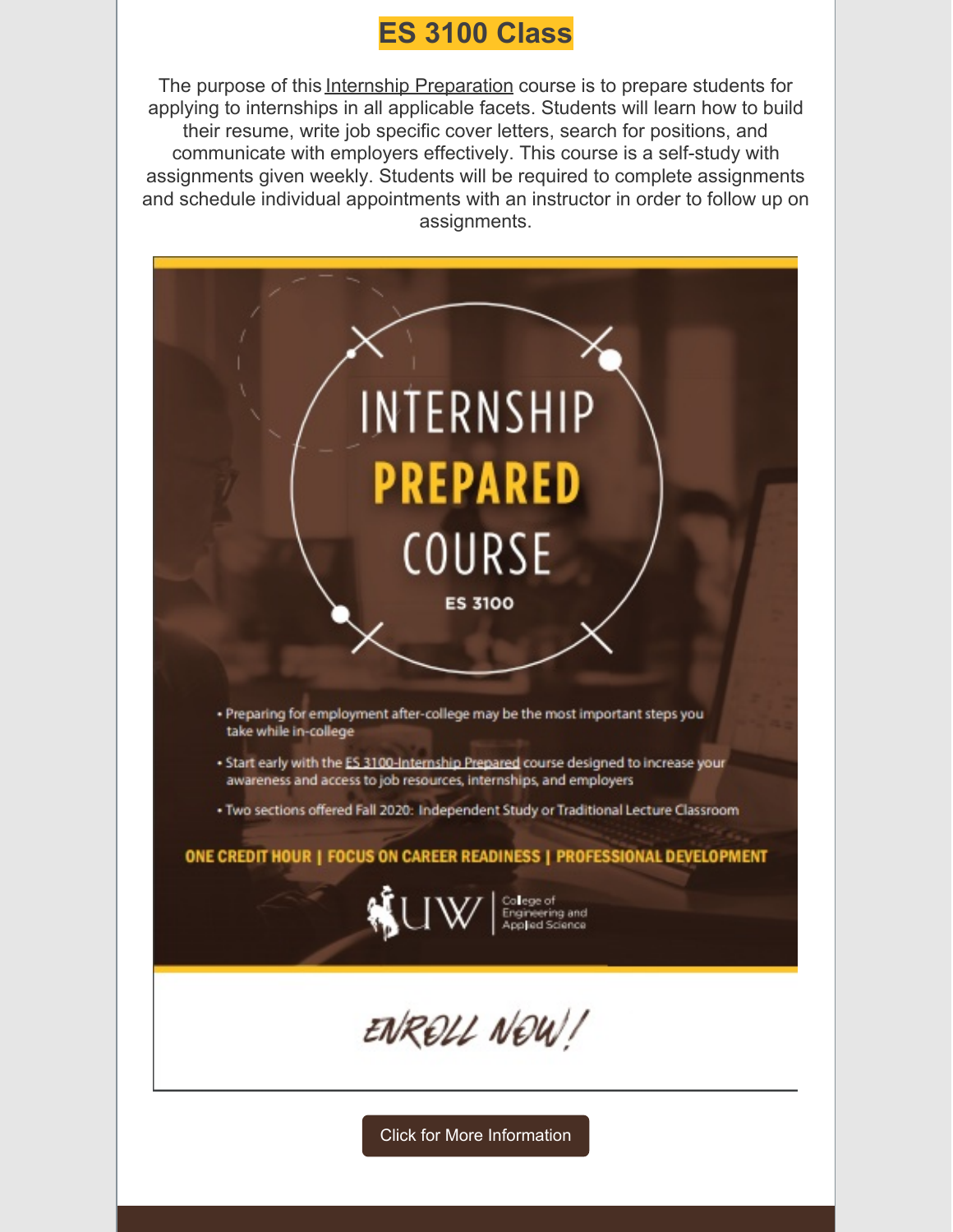